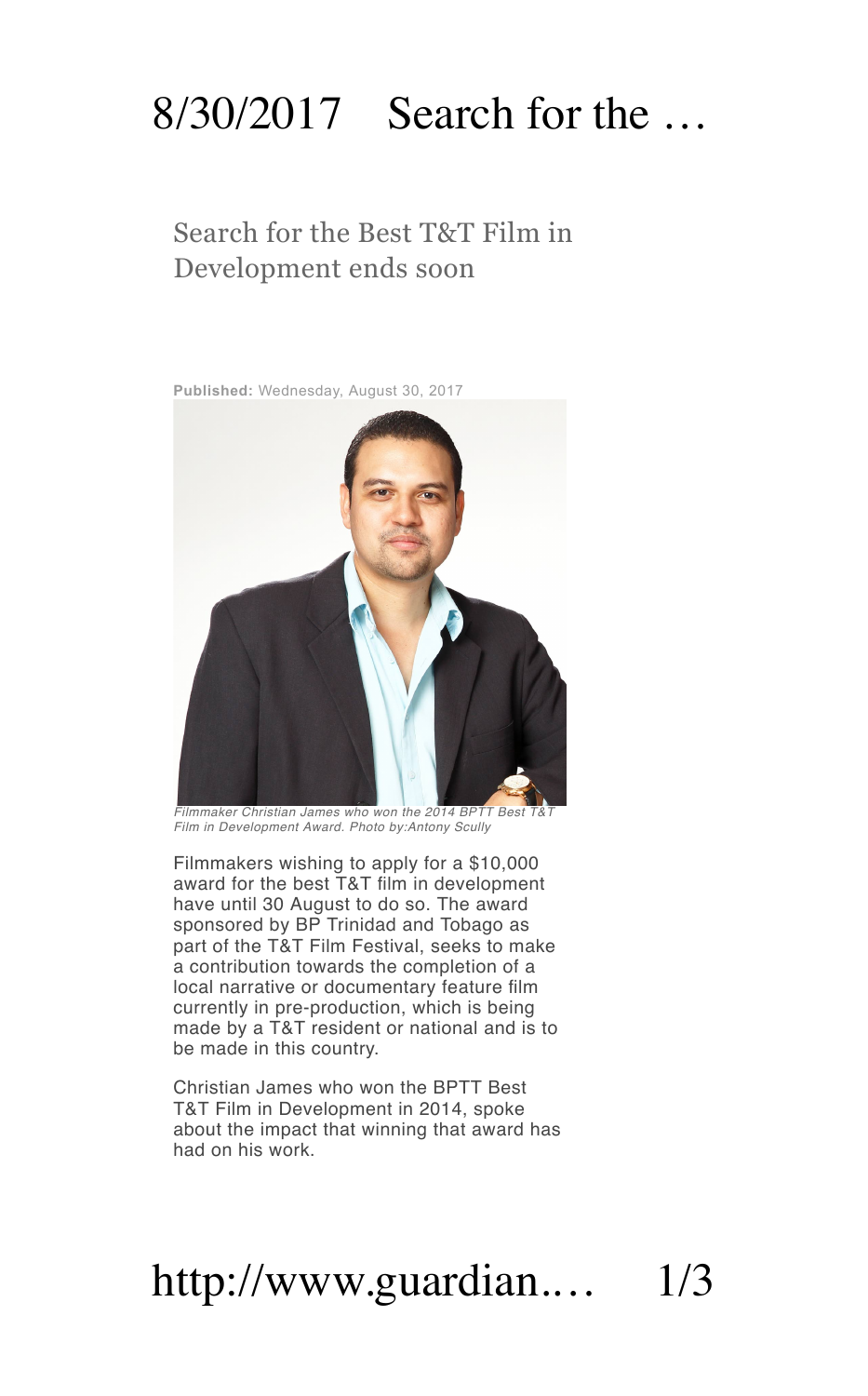#### $8/30/2017$  Search for the

What were your immediate feelings on winning?

I remember being surprised actually. I had just returned to Trinidad with an MFA in projects/ ideas I was working on. The plan was to figure out which one of these ideas was exciting, culturally relevant, and had a vision for International development. I ended up applying with Rajah (working title), which is based on the life of the infamous Boysie Singh, even though I had Green Days by the River in development as well. I knew Green Days... could have been produced with local money, due to the strong Caribbean property of the book by Michael Anthony, but Rajah would need bigger scale budgets and international funders to get off the ground.

How was the overall experience?

My experience atthe Rotterdam Lab, IFFR 2015 (the prize at that time) was nothing short of incredible.

I participated in intensive workshops, panel discussions and round tables on topics such as co-production, development and film financing. My goal was to network with these emerging producers from around the world and strengthen my knowledge of strategic producing on an International scale.

What's next for you/what doors might be opened for you as a result?

The next step would be to continue developing and packaging film projects. Specifically, I'm most advanced in development for the Boysie Singh Project, and would be diving more into that very soon. I've definitely made some solid relationships for future projects with crew and service providers, and know more

### http://www.guardian.… 2/3